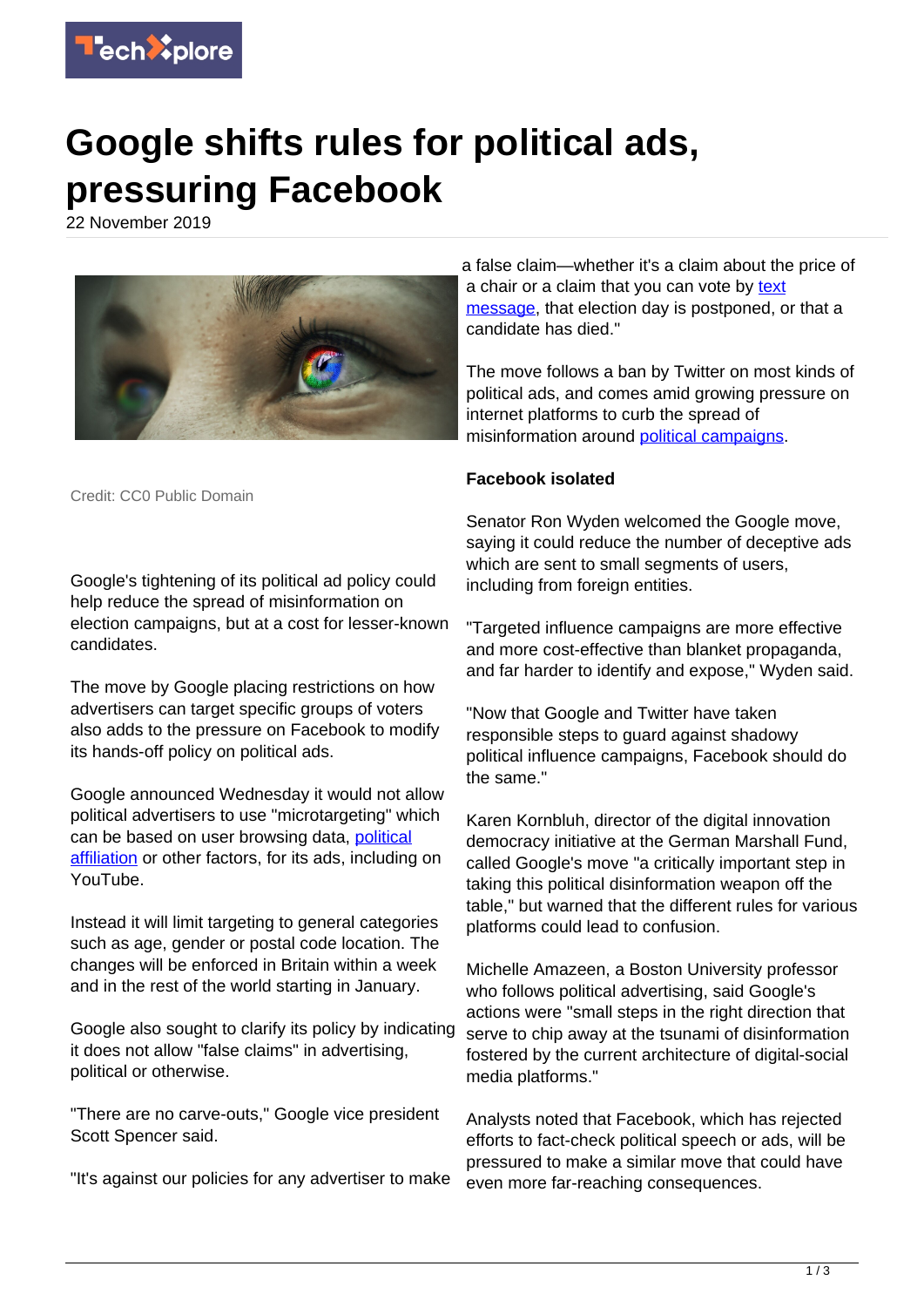

Facebook said in a tweet late Wednesday it was "looking at different ways we might refine our approach to **political ads**," without elaborating.

## **Shifting digital strategies**

But political strategists from both parties warned that the changes by Google are likely to help wellfinanced and incumbent candidates and may not have the intended effect.

"This change won't curb disinformation, but it will hinder campaigns and others who are already working against the tide of bad actors to reach voters with facts," said Tara McGowan, founder of the progressive advocacy group ACRONYM which has launched a \$75 million digital campaign.

Eric Wilson, a Republican digital strategist, said new candidates will be hampered in their ability to raise funds and build voter lists—a key element on online campaigns even before the "persuasion" phase.

"The big disappointment on this is you're going to have campaign spending go to platforms that are less transparent that will allow you to target voters more narrowly. The dollars won't go away."

Mark Jablonowski, managing partner and chief technology officer of the digital consultancy DSPolitical, which works with Democrats, said Google's efforts create a patchwork of different rules that will favor incumbents.

"In the absence of sensible, implementable federal regulations, companies like Google have adopted misguided policies that will do little more than benefit incumbents, the wealthy, and those who rely on targeting largely monolithic Republican constituencies," he said.

President Donald Trump's [campaign](https://techxplore.com/tags/campaign/) director Brad Parscale responded to the Google action by tweeting that "[political elites](https://techxplore.com/tags/political+elites/) & Big Tech want to rig elections.. Won't stop until they control all digital political speech."

## © 2019 AFP

APA citation: Google shifts rules for political ads, pressuring Facebook (2019, November 22) retrieved 7